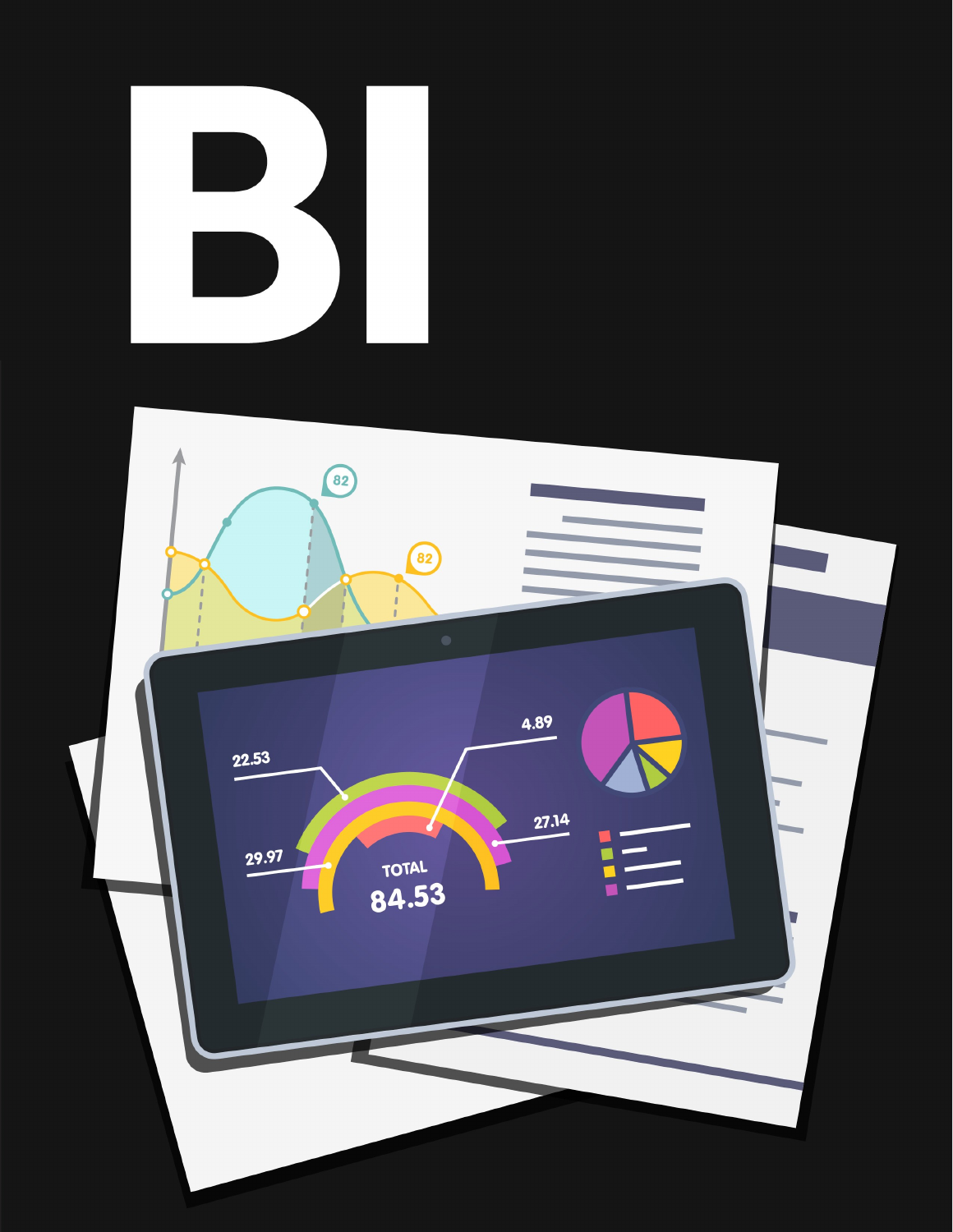## Business Intelligence

Business Intelligence is a buzz word for tools that allow you to quickly analyze data and present actionable information to leaders. In large organizations, these tools usually are separate from the normal day-to-day systems, but in Rock we've simplified the process and built the tools right in.

### Why You Need Rock's BI Tools

With all of the reporting tools in Rock, why do I even need the BI capabilities? That's a great question! It really comes down to speed and simplicity. Think about your kitchen. It's nice and neat with everything having its place (even if yours isn't, pretend it is). For your normal meals, this is great and organized, nothing is ever lost. That's Rock's normal mode (we'd say "transactional mode").

Now let's consider a Thanksgiving feast for thirty people. To speed up the cooking you're probably going to pull everything you need out of the cupboards and line it up in the order you'll need it. As you start wanting to run large reports and find insights into your data, Rock needs to do the same thing to stay efficient. It needs to arrange the data in a different fashion that's optimized for speed.

Most systems don't do both the daily cooking and the large meal. They require you to manually design the process for large analytics tasks. Rock's BI tools simplify this process and automate much of it. You still need to provide it a little guidance on what you'd like to see, but it's much easier than traditional systems.

As a part of this process Rock will create a set of new tables (aka, models) that contain a simplified version of your data that is very fast to process. These tables will need to be updated on a routine basis. We'll discuss how you set that up a little later. It's important for you to know, however, that the BI Analytics models are not updated in real-time. They represent a snapshot of the data from the last time the analytics jobs run (typically nightly).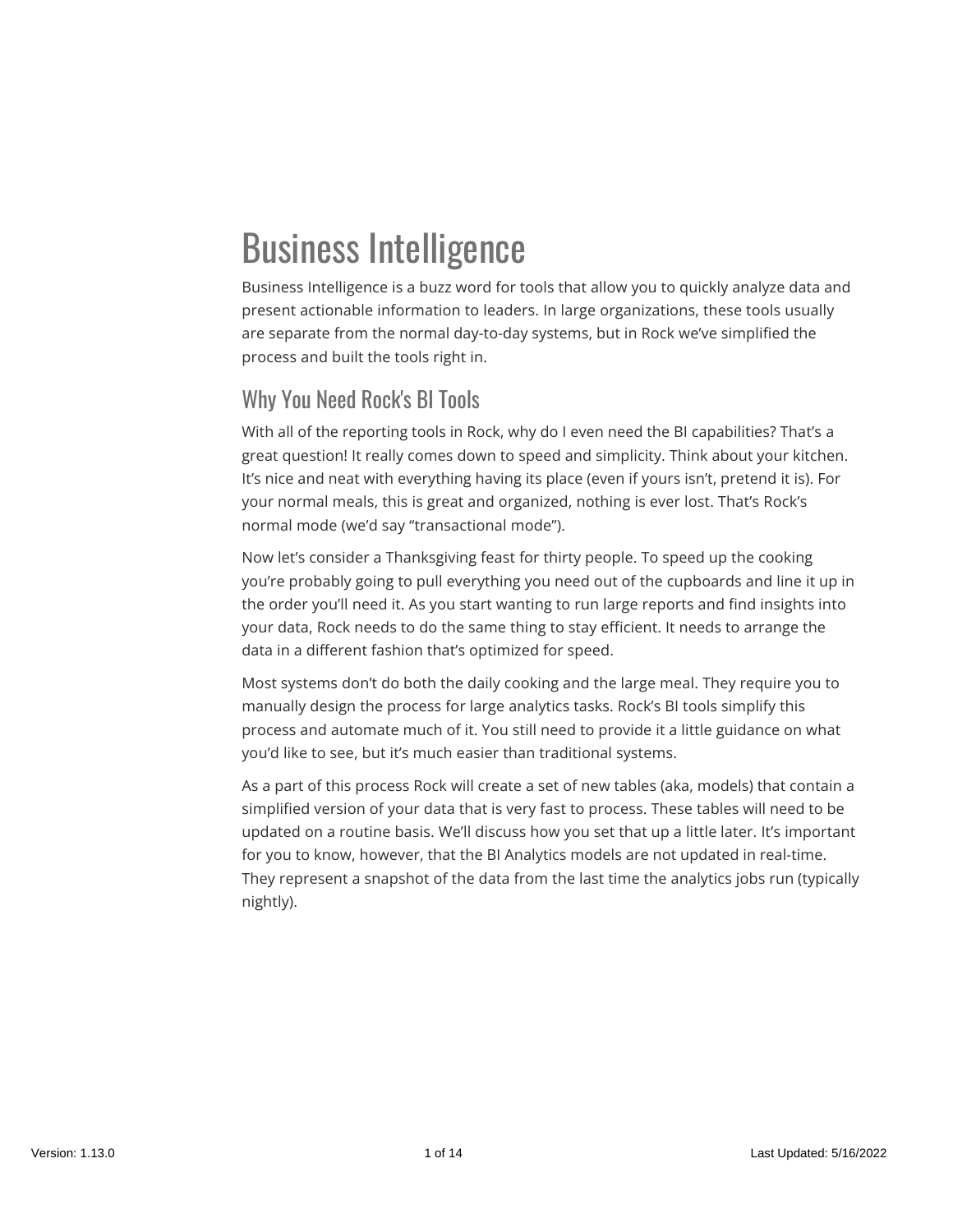### How The BI Tools Are Used

Once the BI tools are configured and running, they're ready for you to use them for reporting. There are a couple of areas where you can apply these tools.

- 1. External BI Tools There are a host of external BI tools that you can use to create rich reporting and dashboard environments. Two of the most popular are Microsoft's PowerBI and Tableau. If you don't already have a tool, we highly recommend Microsoft's PowerBI for its power and cost. You can use the desktop tool for free and PowerBI Pro is only \$3.00 per month per user for non-profits. While these tools will feel a bit overwhelming at first, once you learn the basics you'll be making incredible interactive dashboards at the drop of a hat.
- 2. Rock Reporting Enhancements Many of Rock's internal reporting tools can also optionally use the BI tables to increase the speed at which they run. (Note, though, that these tables are a snapshot of when they last ran, so they don't show realtime data). For instance, the 'Total Giving' report select can be optionally configured to use the Analytics tables.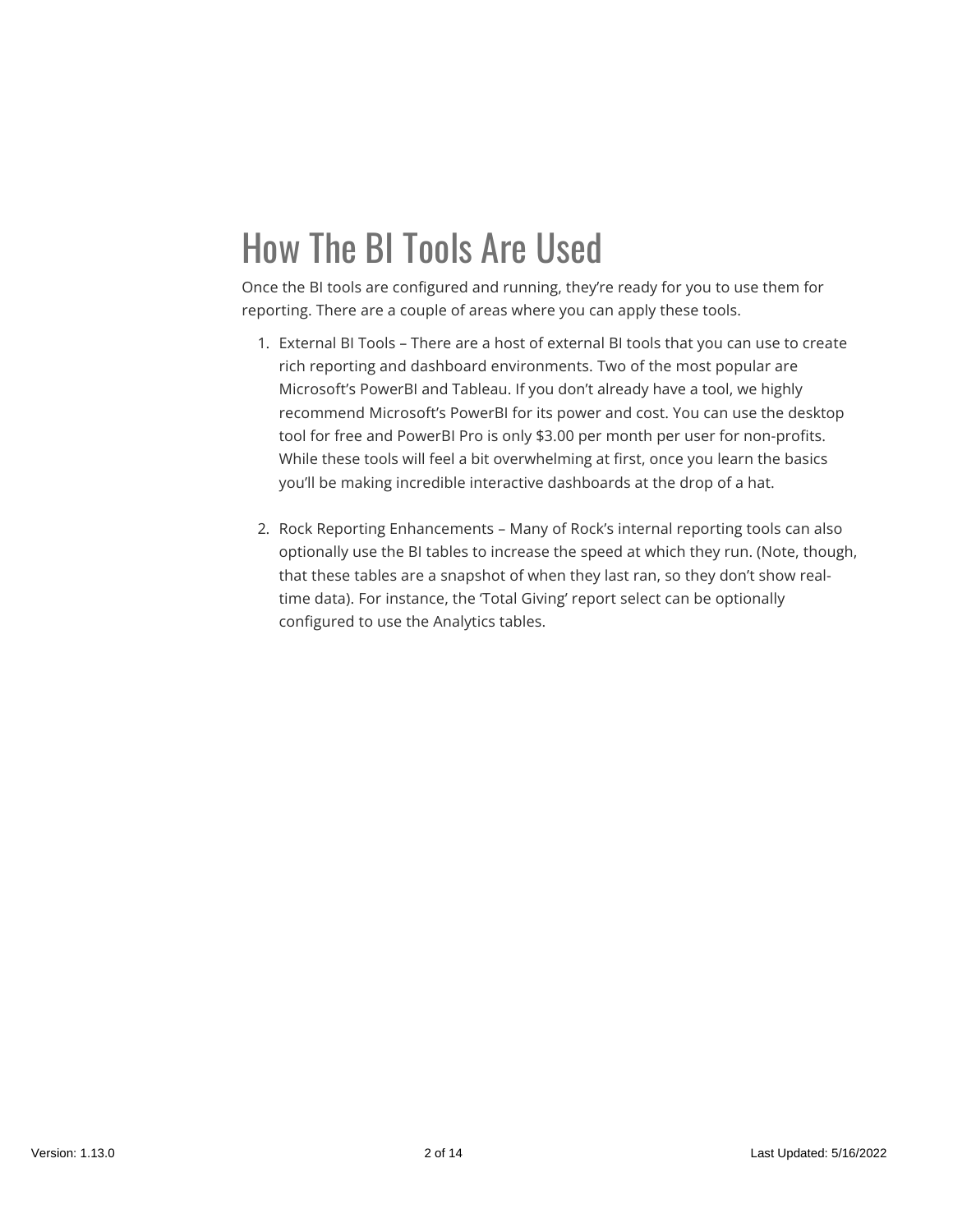## Types of Analytics Tables

If you're used to a traditional transaction data model you may find the model for BI a bit confusing. Things like normalization fly out the window in exchange for raw speed. If you have no idea what we're talking about, no problem; you're actually at an advantage as you're unencumbered by the rigid thinking of traditional systems.

There are two different types of analytics tables: Facts and Dimensions. What's the difference?

#### Facts & Dimensions

Facts are the things you're going to report on, such as Attendance or Financial Transactions. Dimensions (often referred to simply as Dim) are characteristics of the Facts. For instance, Dimensions of Attendance would be the Location, Date or Person of an attendance record. Dimensions of a Financial Transaction would be the Batch, Transaction Type or Account.

Another way to think of this is Facts are what you're measuring while Dimensions are what you'll filter by.

The tables that you will be importing into your BI tool are all SQL Server Views and start with the prefix "Analytics". For example, the fact model for financial transaction would be (AnalyticsFactFinancialTransaction). The dimension model for the account would be (AnalyticsDimFinancialAccount), the transaction type would be (AnalyticsDimFinacialTransactionType), and the date would be (AnalyticsDimFinancialTransactionDate), to name a few.

When displaying these models as a diagram the fact model usually goes in the center with the dimension models around it. This arrangement creates what is known as a Star Topology. Diagrams for Rock's financial and attendance models can be found below.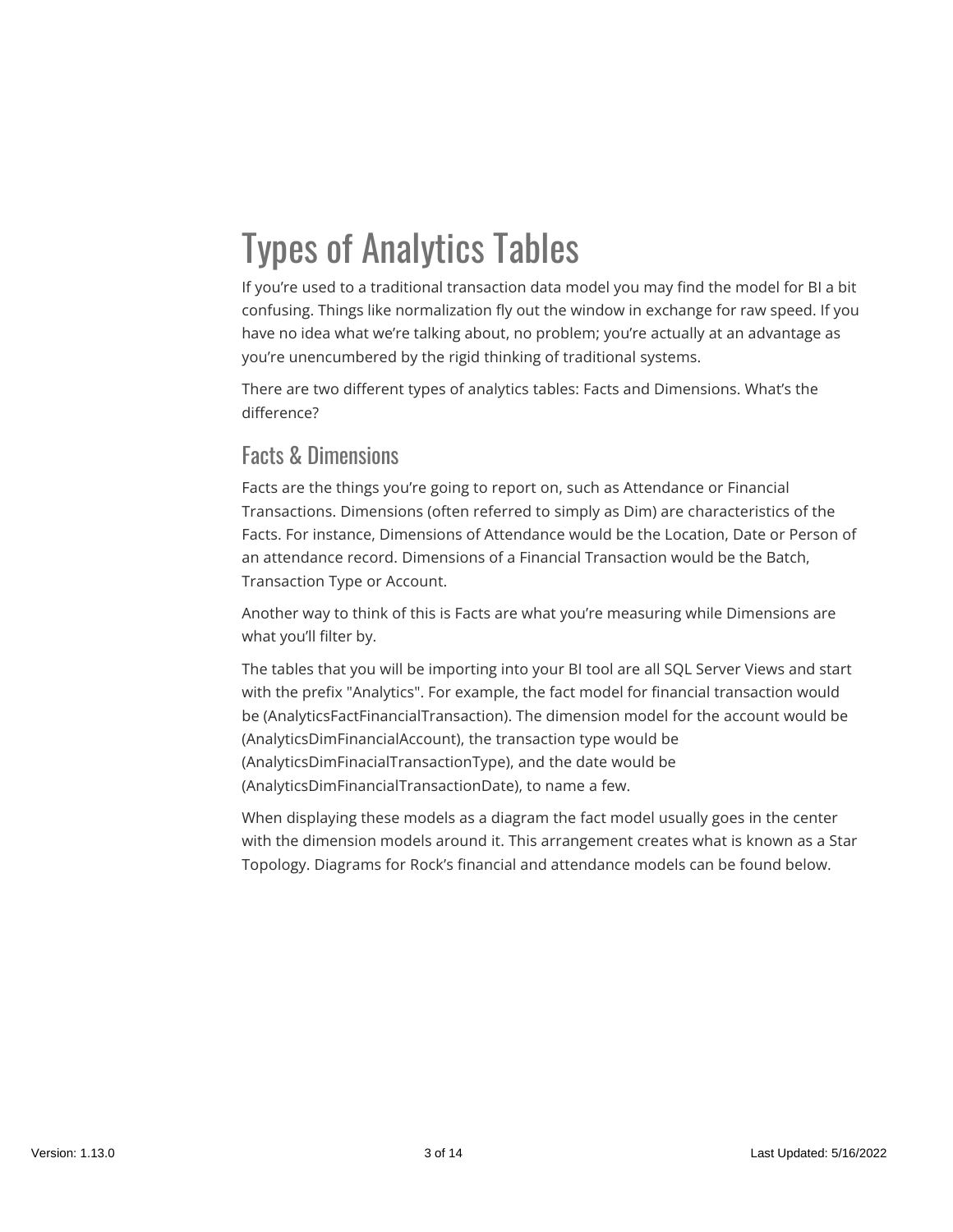#### Business Intelligence ER

| BUSINESS INTERFENCE ER                                                                                                                                                                                                                                                                          |                                                                                                                                                                                                                                                              |                                                                                                                                                                                                                                                                                                               |                                                                                                                                                                                                                                                                                                                                                                                                                                |                                                                                                                                                                                                                                                                                                                        |  |
|-------------------------------------------------------------------------------------------------------------------------------------------------------------------------------------------------------------------------------------------------------------------------------------------------|--------------------------------------------------------------------------------------------------------------------------------------------------------------------------------------------------------------------------------------------------------------|---------------------------------------------------------------------------------------------------------------------------------------------------------------------------------------------------------------------------------------------------------------------------------------------------------------|--------------------------------------------------------------------------------------------------------------------------------------------------------------------------------------------------------------------------------------------------------------------------------------------------------------------------------------------------------------------------------------------------------------------------------|------------------------------------------------------------------------------------------------------------------------------------------------------------------------------------------------------------------------------------------------------------------------------------------------------------------------|--|
| AnalyticsDimAttendanceLocation<br>$\Sigma$ id<br>Locationid<br>Name<br>Street1<br>Street2<br>Otr<br>County<br>$\Sigma$ Count<br>state.<br>Country<br>PostalCode<br>GeoPoint<br><b>X</b> Campushi<br>GeoFence<br>$\Sigma$ Scheduleid<br>Lititude<br>$\Sigma$ Groupid<br>Longitude<br>X. Deviceld | <b>El AnalyticafactAttendance</b><br><b>X</b> Attendanceld<br>AttendanceDateKey<br>Σ AttendanceTypeid<br>X DaviSinosLasAttendanceOffroe<br>IsFintAttendanceOfType<br>PersonKey<br>CurrentPersonKey<br>Locationid<br>$\Sigma$ PersonAliasid<br>SearchTypeName | AnalyticsDimFamilyHeadOfHouseholdBirthDate<br><b>SithDateKey</b><br>$\Sigma$ DateKey<br>$n - n$<br>Date<br><b>HHH</b><br><br>FullDateDescription<br><br>AnalyticsDimFamilyHeadOfHousehold<br>id.<br>$\Sigma$ Personid<br>Current/current cater<br><i><b>EffectiveDate</b></i><br>AnalyticsDimFamilyHistorical | Analytical actlinancial Transaction<br>$\Sigma$ id<br>TransactionKey<br>TransactionDateKey<br>AuthorizedPersonKey<br>AuthorizedCumentPersonKey<br>E DaysSinceLastTransactionOfType<br>IsFirstTransactionOfType<br>∑ AuthorizedFamilyid<br>IsScheduled<br>Transaction Frequency<br>$\Sigma$ GivingGroupld<br>Givingid<br>$\Sigma$ Court<br>TransactionDateTime<br>TramactionCode<br>Summary.                                    | AnalyticsDimFinancialAccount<br>Account of<br>Name<br><b>PublicName</b><br>Description<br><b>PublicDescription</b><br><b>TaxStatus</b><br>dicode<br>$\Sigma$ Order<br>ActiveStatus<br><b><i><u>RibleStatus</u></i></b><br><b>StartDate</b><br><b>EndDate</b><br>AccountType<br>Insgel.if<br>$\Sigma$ imposition filest |  |
| $\Sigma$ RSVP.<br>AnalyticsDimAttendanceDate<br>Note<br>AttendanceDateKey<br>$\Sigma$ Didelow<br>Guid<br>Date:<br>$\Sigma$ Foreignid<br>FullDateDescription<br>日田田田<br>HF<br>$\Sigma$ DayOfWeek<br><b>DayOfWeithlame</b>                                                                        | StartDateTime<br>EndDateTime<br>DidAttend<br>SundayDate<br>ForeignQuid<br>ForeignKey<br>FamilyKey<br>CurrentfamilySev<br>Attendance7/peName<br>LocationName<br>CampusName<br>CampusShortCode<br>Schedulehlanne<br>GroupName                                  | M<br>$\Sigma$ Family 15<br>Current/towindicator<br><b>EffectiveDate</b><br>AnalyticsDimfamilyCurrent<br>M<br>5. Foreburg<br>Currenthowndicator<br><b>EffectiveOate</b><br>AnalyticsDimPersonCurrentBirthDate<br>BirthDateKey<br>$\Sigma$ DateKey<br>计数字符<br>Date:<br>man                                      | E TransactionTypeValueId<br>Σ SourceTypeValueId<br>X. AuthorizedPersonAliastd<br>X. Processed ByPersonAlissid<br>ProcessedDateTime<br>Batchid<br>$\Sigma$ FinancialSateway(d)<br>$\Sigma$ Entity Typatd<br>$\Sigma$ Entity(d)<br>$\Sigma$ Transactionid<br>$\Sigma$ TransactionDetaillid<br>Accounts<br>E CurrencyTypeValueId<br>E CreditCardTypeWalueld<br>$\Sigma$ Amount<br>ModifiedDateTime<br>Cuid.<br>$\Sigma$ Foreignid | <b>CHI</b><br>Campushiane<br>CampusShortCode<br>$\Sigma$ ParentAccountid<br>AnalyticaDimFinancialBatch<br>Ratchid<br>Name<br><b>BatchStartDateTime</b><br>BatchEnclOateTime<br>Status.<br>Campus:<br>AccountingSystemCode<br>$\Sigma$ ControlAmount<br>AnalyticsDimFinancialTransactionDate                            |  |
|                                                                                                                                                                                                                                                                                                 | AreaNance<br>DeviceName<br><b>RSVPSIANS</b>                                                                                                                                                                                                                  | FullDateDescription<br>┅<br>AnalyticsDimPersonCurrent<br>id.<br>$\Sigma$ Personal<br>CurrentRowindicator<br><b>SffectiveDate</b><br>AnalyticsDimPersonHistorical<br>M<br>$\Sigma$ Person(d)<br>CurrentRovincicator<br>EffectiveDate                                                                           | ForeignGuid<br>ForeignKey<br><b>TransactionType</b><br>TramactionSource<br>ScheduleType<br>AuthorizedFamilyKey<br>AuthorizedCurrentFamilyKey<br>E. Processed byPersonKey<br>$\Sigma$ Giving Unit Key<br>$\Sigma$ Giving Unit Currenticey<br>FinancialGateway<br>Entity/TypeName<br>CurrencyType<br>CreditCardType                                                                                                              | TransactionDateKey<br>$\Sigma$ DateKey<br>9995<br>Date:<br><b>BBBB</b><br><b>FullDateDescription</b><br>----                                                                                                                                                                                                           |  |
|                                                                                                                                                                                                                                                                                                 |                                                                                                                                                                                                                                                              | AnalyticsDimPersonHistoricalBirthDate<br>BirthDateKey<br>$\Sigma$ DateKey<br>日田田田<br><b>Oate</b><br>自由自由<br>FullDateDescription<br>man                                                                                                                                                                        |                                                                                                                                                                                                                                                                                                                                                                                                                                |                                                                                                                                                                                                                                                                                                                        |  |

- Tables in red are fact tables.
- Tables in blue are dimension tables.
- Tables with the calendar icon are date dimension. They contain several columns to act as filters (aka, slicers).

#### SQL Server Tables & Analytics Source Tables

If you're super observant you may have noticed some analytics SQL Server Tables, or Analytics Source Tables. Don't worry about these. They contain some of the source data for the views above. They are not a complete representation of data and should not be used directly.

#### Renaming Metrics Tables

Renaming a Metric will not update the metric's table/view name in the context of BI. For instance, AnalyticsFactMyTableName will not be updated to AnalyticsFactMyNewTableName if the name of the metric is changed in Rock.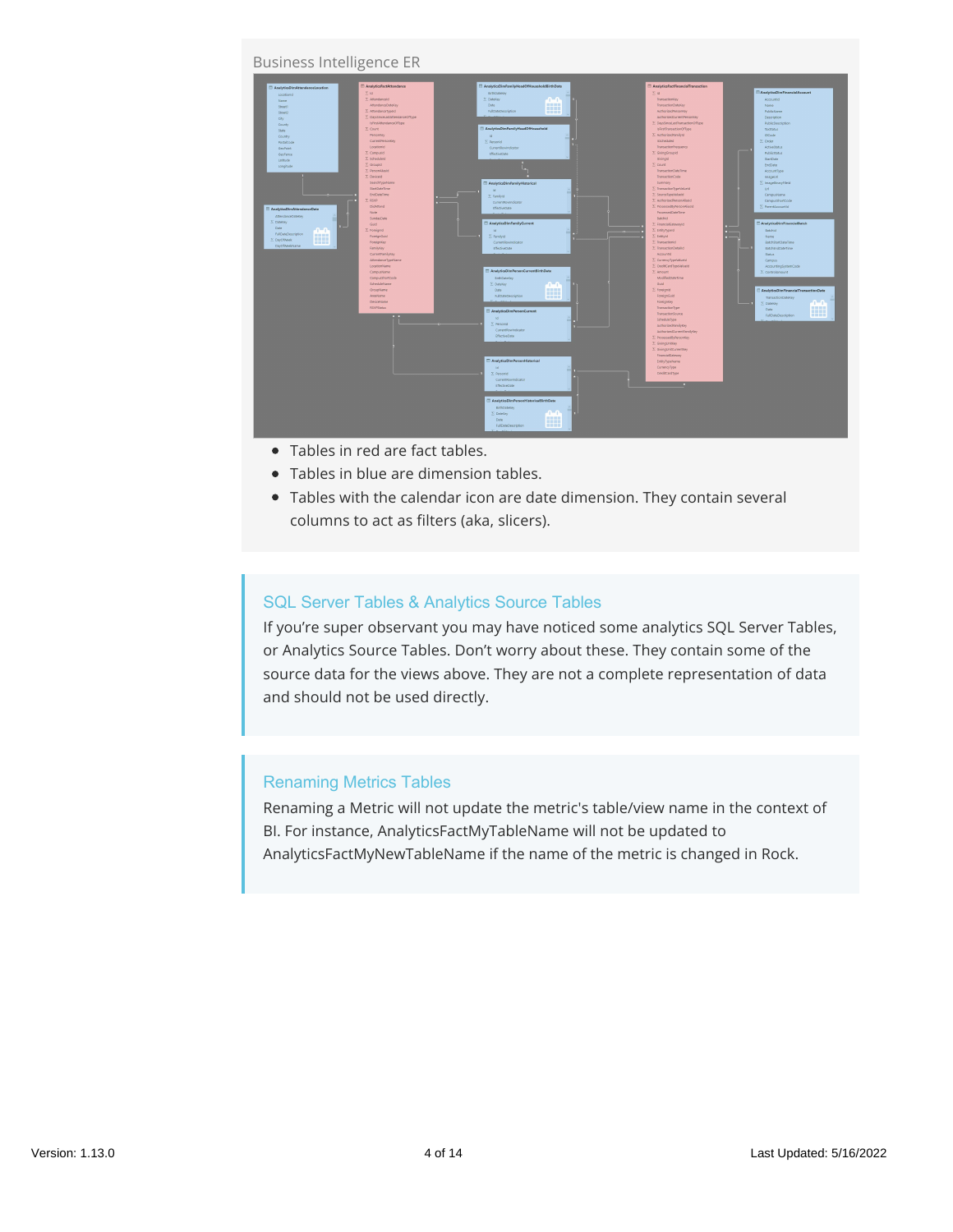# Using Analytics Source Date

Working with the calendar in reporting can be difficult. Different months have different numbers of days, there are leap years to account for and individual weeks can cross months or years. Getting year-over-year or quarter-over-quarter calculations are especially challenging given these factors. That's where the Analytics Source Date table can help.

#### Analytics Source Date Table

The Analytics Source Date table ships with Rock and contains a row for every date from about 100 years ago through to about 100 years from now. So whatever date you're looking for, there should be a row in the table for it. Using the different properties of the Analytics Source Date table provides ways to approach dates and date-related data that would be much more complicated, and less performant, if you had to do all these calculations yourself. It's a powerful tool that you'll find yourself using more as you get more familiar with it.

Many properties for each date are listed in the table. One that you'll want to be aware of is the DateKey property, which can be used to link the Analytics Source Date table to a variety of other tables throughout Rock. For instance, the MetricValue table has a property called MetricValueDateKey which provides the date associated with a metric value in a format that can be used to join to the Analytics Source Date table's DateKey property.

Besides MetricValue, other tables that have a Date Key property you can use to link to Analytics Source Date include:

- Analytics Tables
- AttendanceOccurrence
- BenevolenceRequest
- Communication
- ConnectionRequest
- FinancialPledge
- FinancialTransaction
- Interaction
- Registration
- Step

Aside from DateKey, you'll find many other useful properties in the AnalyticsSourceDate table. For instance, you can get different formats of the date. You can also see the day of the week that the date is (e.g. '0' for Sunday, '1' for Monday). For each date you can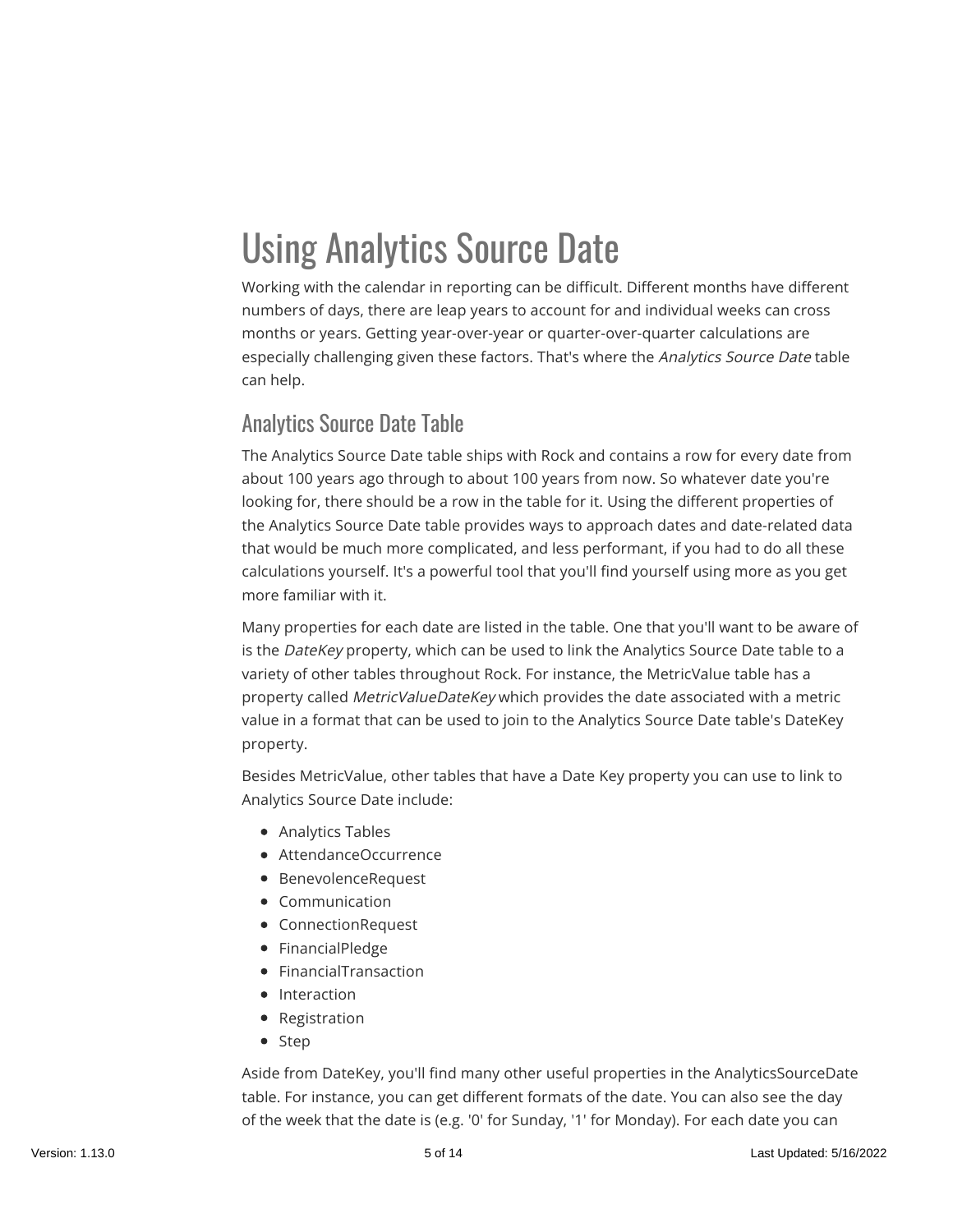also get the associated Sunday Date, which month the date is in for giving, as well as a variety of Calendar and Fiscal Year data showing things like which quarter or week the date falls in. There are also indicators telling you if the date is a holiday, or if the date falls within the week of a holiday.

The last property of the Analytics Source Date table is called Count. Every date in the table has the same value of '1' for this property. This lets you easily do counts against the dates. For instance, if you have two different dates then you could get all the records between those two dates and simply sum up the Count property to give you the number of days between the two dates.

For additional information on the Analytics Source Date table and its properties, check out [this video.](https://www.triumph.tech/videos/date-keys)

#### Using Week Of Year

Providing year over year comparisons of metrics can be very helpful. Unfortunately, it can also be difficult and taxing on the server to implement. To help ease the creation of these metrics and reduce the processing load on the server you can use the WeekOfYear column on the AnalyticsSourceDate model. This field represents the week number of the day within the year for a Monday to Sunday week (just like the name suggests).

Since dates are incredibly difficult to standardize, there are a few points you should understand about how this field is calculated.

- 1. Date processing is very difficult due to the non-standard nature of time units (7 days in a week and 365.25 days in a year). While there are several 'standardized' (e.g. ISO 8601) ways of calculating the week number, none of them are <cough> standards. Each has strengths and weaknesses. The calculation described below seeks to provide a standard that works well for churches. While it's not perfect for all use-cases, we feel that it's very helpful when comparing weekly metrics, especially across years (comparing this week to the 'same' week last year).
- 2. For sake of comparison, we wanted to ensure that every week number represents a full week.
- 3. The week of the year is calculated for the Sunday Date and then applied to every day in the week. Keep in mind that Sunday is typically the last day of the week (this can be adjusted in Rock). That means that days at the end of the year could apply to week 1 of the next year if their Sunday is in the new year.
- 4. There will be some years with 53 weeks in them. This happens roughly every 5.64 years (when the first of the year is a Sunday or Saturday on a leap year). This week won't have a previous year's week to compare to. It's up to you how this is addressed in your dashboard. You can choose to show it as an outlier or filter it out.
- 5. Because of the fact that a week of the year can span two different years, it's important that your date filtering not use the Date property, but instead the SundayDate property. To help with this, use the SundayDateYear property to filter by year. Note that if for some reason you really don't want to include the data from previous years you could use CalendarYear. This will mean, though, that the first month/week of the year might not be a full seven days.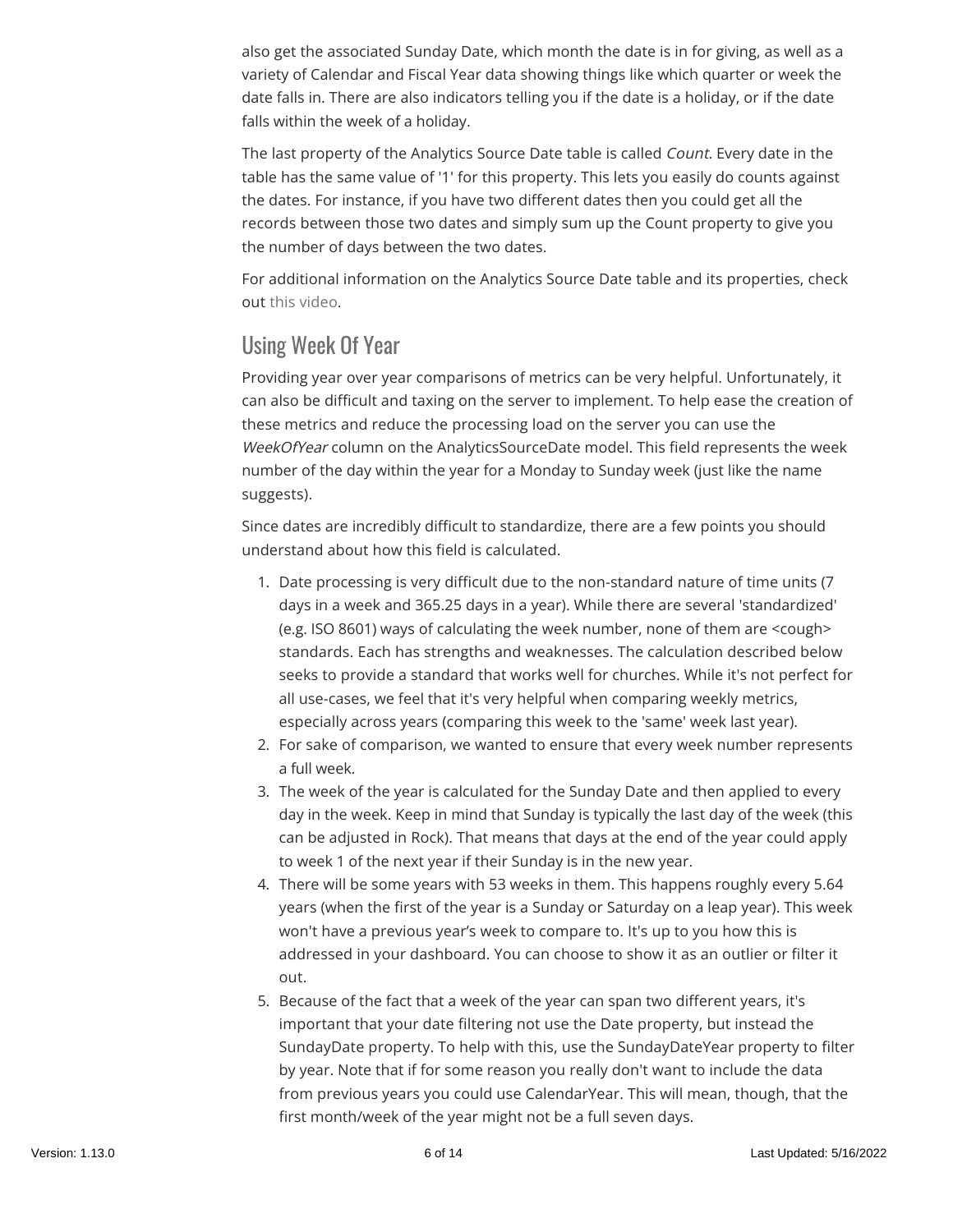There is also a property called WeekCounter that is the week number for all time (at least since 1/1/1870 the first date in the table). This field is helpful to key off of if you want to compare this week to the last x weeks using SQL windowing functions.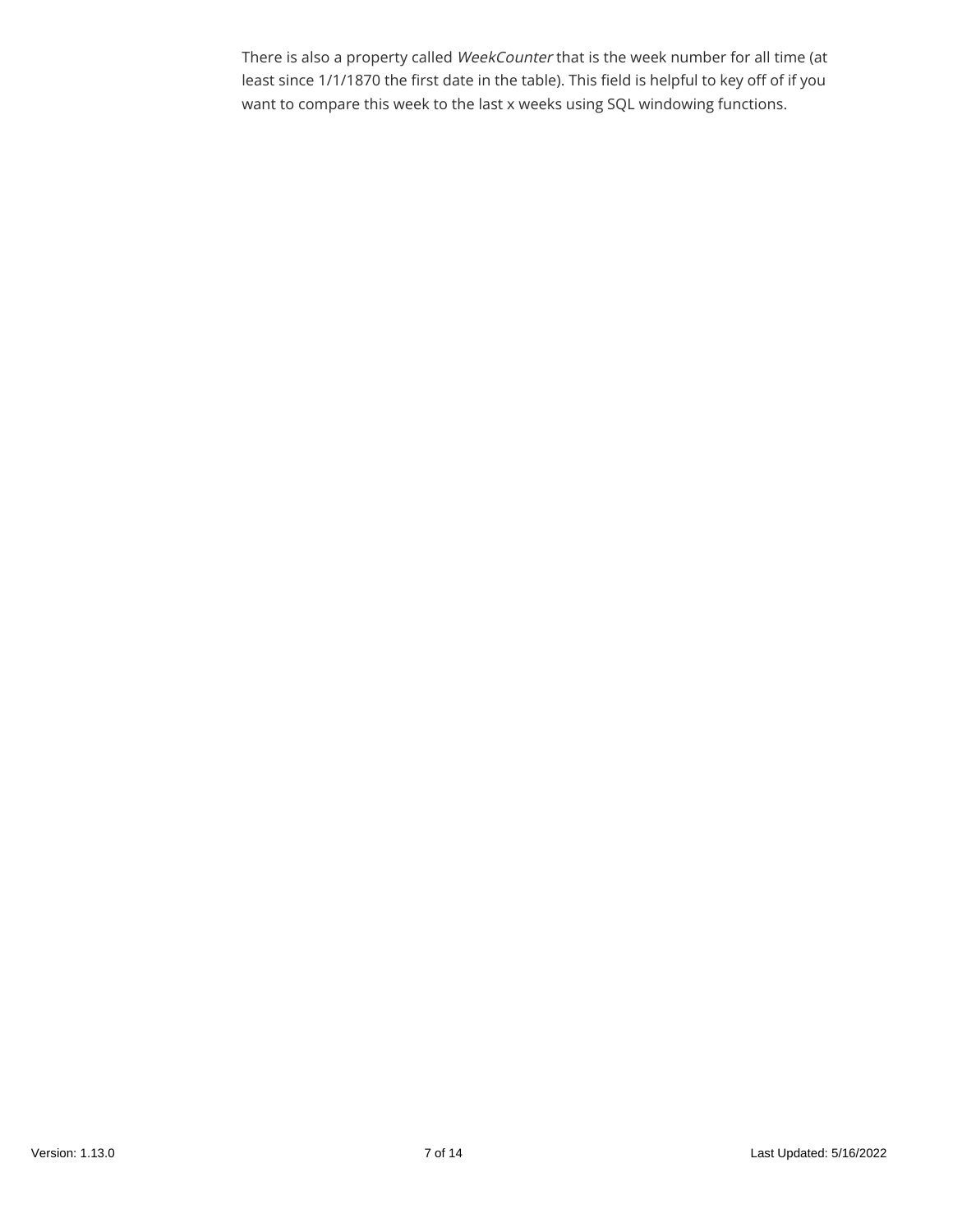## Historical vs Current

You may notice that several entities have a Current and Historical table (e.g., Person and Family). These entities track changes to certain key properties and attributes over time. Let's dive in a little deeper to understand these tables and how they can be used.

#### Historical Tables

As noted, these tables track an entity over time. To do that, a single entity (like a person) may have several records in the historical table, one for each change that was made. A couple of key fields, listed below, help to keep track of these records.

- EffectiveDate This is the date that the record started. If it's the first and only record for a person this date will be the date the analytics tables were first loaded. If the record is a subsequent change it will be the date of the change.
- ExpireDate This is the date when the record was no longer the current (latest) change. If this record is the current record the date will be 1/1/9999 (which helps you with SQL compares).
- CurrentRowIndicator This column notes the latest row for the entity.

#### Current Tables

The records in these tables represent the most recent record in the Historical tables. The implementation of this is a simple view that looks for records where the CurrentRowIndicator = 1. Elegant, right?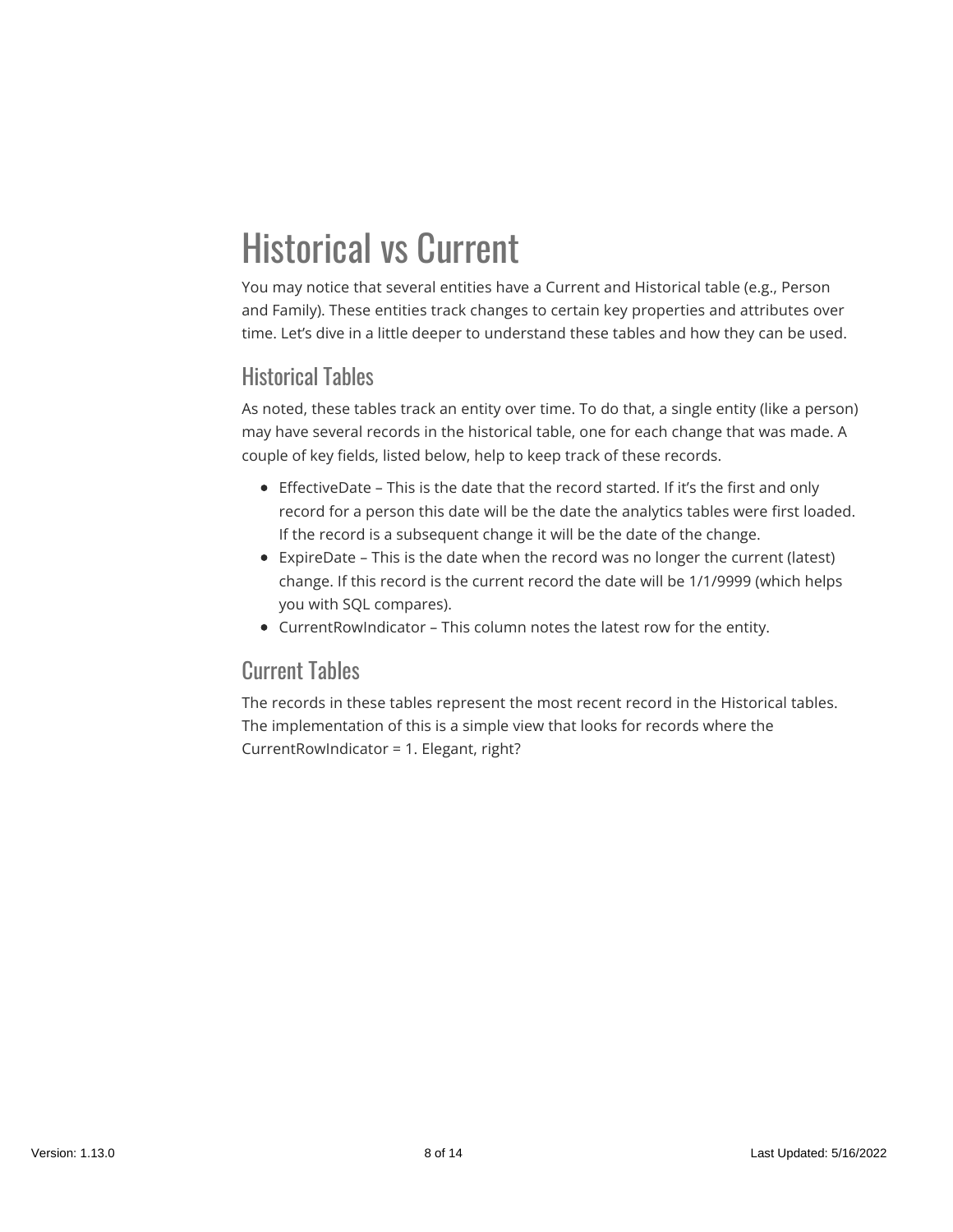### Customizing the Data Model

There are several ways that you can extend the BI models. Below is a discussion of each.

### Person Attributes

You can determine which person attributes you would like to have added to the BI models. You can also determine which are marked to track history. Tracking history allows you to see the changes to attributes over time.

| Required<br>Require a value                 | Show on Bulk <sup>O</sup><br>$\Box$ Yes | Display as Elapsed Time <sup>O</sup><br>$\Box$ Yes                                                                  |             |
|---------------------------------------------|-----------------------------------------|---------------------------------------------------------------------------------------------------------------------|-------------|
|                                             |                                         | Control Type <sup>O</sup><br>Date Picker<br>Display Current Option <sup>0</sup><br>$\Box$ Yes<br>Default Value<br>ä | $\check{~}$ |
| <b>Advanced Settings</b><br>Icon CSS Class  |                                         | Analytics Enabled <sup>O</sup>                                                                                      | $\hat{}$    |
| Attribute Color <sup>6</sup>                |                                         | Yes<br>$\star$<br>Analytics History Enabled <sup>O</sup><br>ves                                                     |             |
| Enable History <sup>O</sup><br>$\Box$ Yes   |                                         |                                                                                                                     |             |
| Indexing Enabled <sup>O</sup><br>$\Box$ Yes |                                         |                                                                                                                     |             |
|                                             |                                         |                                                                                                                     |             |

### Family Attributes

Like Person attributes, you can also mark specific family attributes to track their changes.

#### **Calendars**

Part of what makes the BI models so fast is how they handle dates. Each day has a row in a large date table. Along with the actual date is stored the year, month, quarter, etc. This allows the data to be filtered, or sliced, very quickly. Because some of the date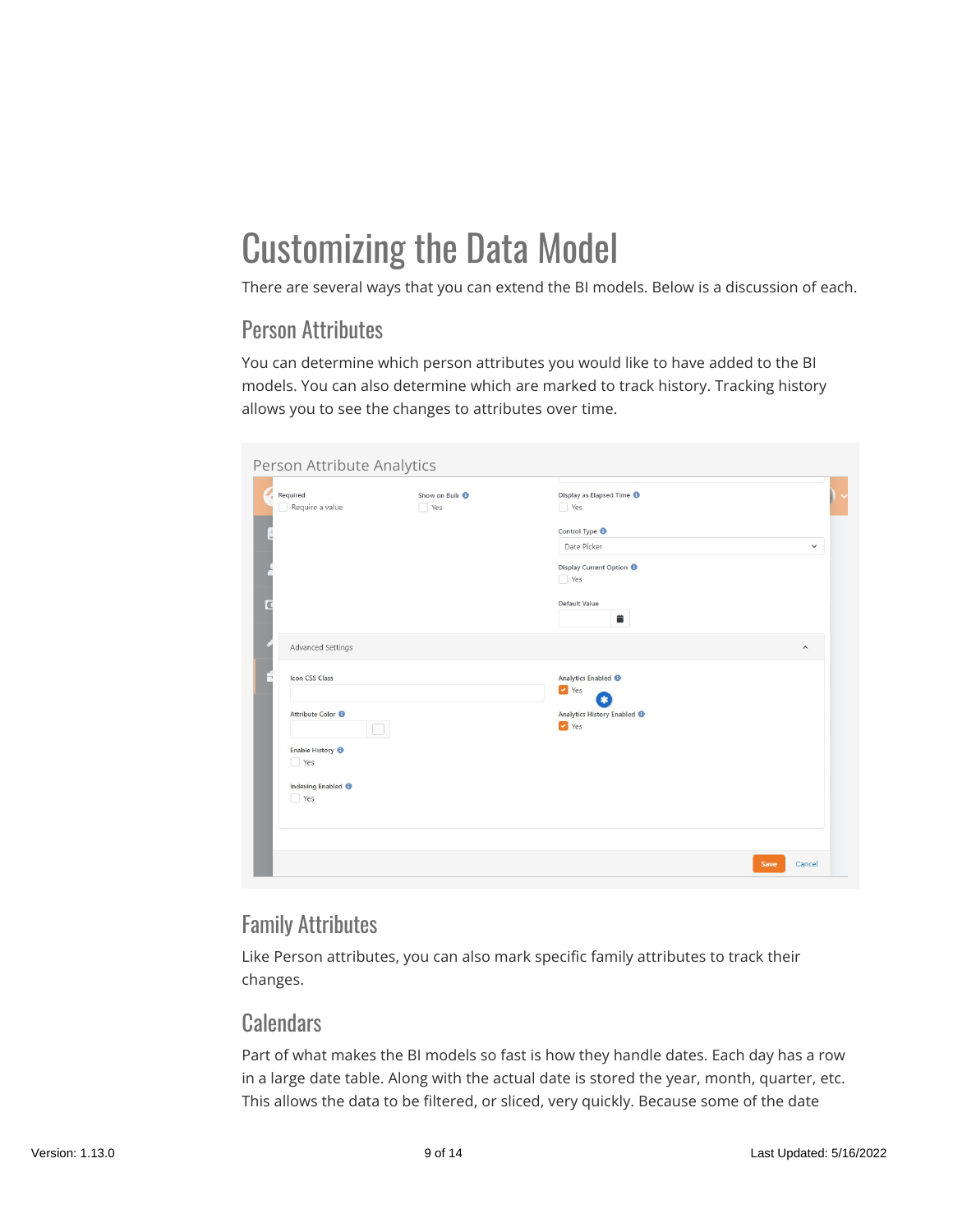information centers around fiscal years, which can be different for each organization, Rock allows you to customize the calendar dimension settings. You can configure this under [Admin Tools > System Settings > Calendar Dimension Settings].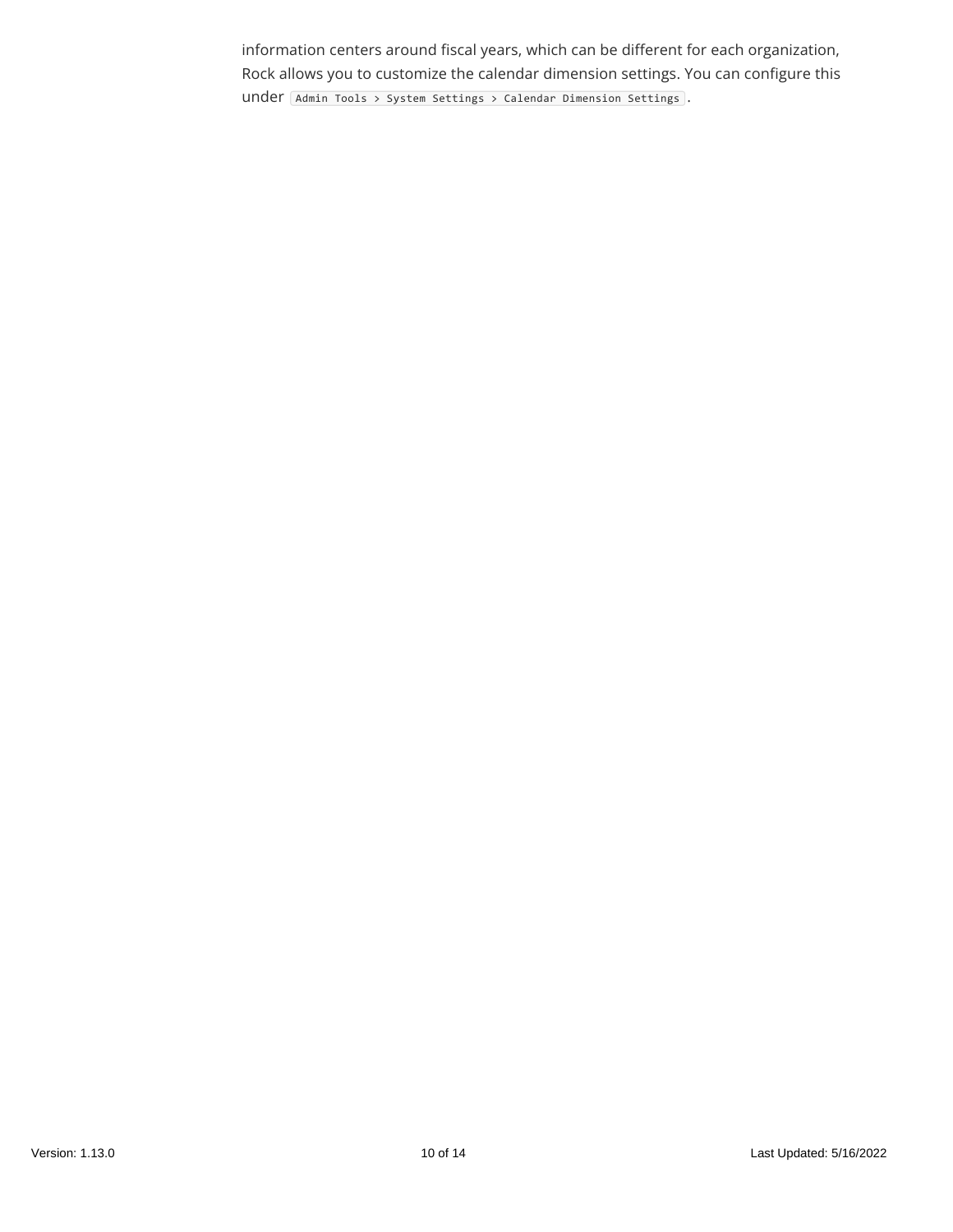# Tips for Power BI

While a full overview of PowerBI is outside of the scope of this document, we have outlined a few important nuggets you may be interested in.

You should also check out the Power BI videos available at [https://community.rockrms.com/rocku](https://community.rockrms.com/rocku#businessintelligence(bi)). They're a great way to learn how Power BI integrates with Rock and what it can do to supercharge your reporting.

#### BI Job

Rock's Process BI Analytics job keeps the data that the BI tool uses up to date. The job is located in the *Jobs Administration* screen ( Admin Tools > System Settings > Jobs Administration ). While the job ships with Rock, you need to schedule it and run it at least once for the data to be available. (If you open your BI tools and don't see any data, this is why.)

Let's take a look at the BI job settings and what each does.

The BI job runs a number of processes, including:

- **Process Person BI Analytics** Keeps person tables up to date and processes historical data.
- **Process Family BI Analytics** Keeps family tables up to date and processes historical data.
- **Process Campus BI Analytics** Keeps campus information in sync.
- **Process Financial Transaction BI Analytics** Processes financial transactions and adds any new transactions.
- **Process Attendance BI Analytics** Updates attendance data.
- **Refresh Power BI Account Tokens** Keeps account tokens from expiring.
- **Process Giving Unit BI Analytics** Updates giving unit data.

Account tokens must be refreshed every two weeks, otherwise they expire. If you view a report, the tokens are automatically refreshed. If you go more than two weeks without viewing a report, though, the BI job will refresh the tokens for you to keep them from expiring.

Now let's look at how you can customize the BI job by enabling and disabling these settings.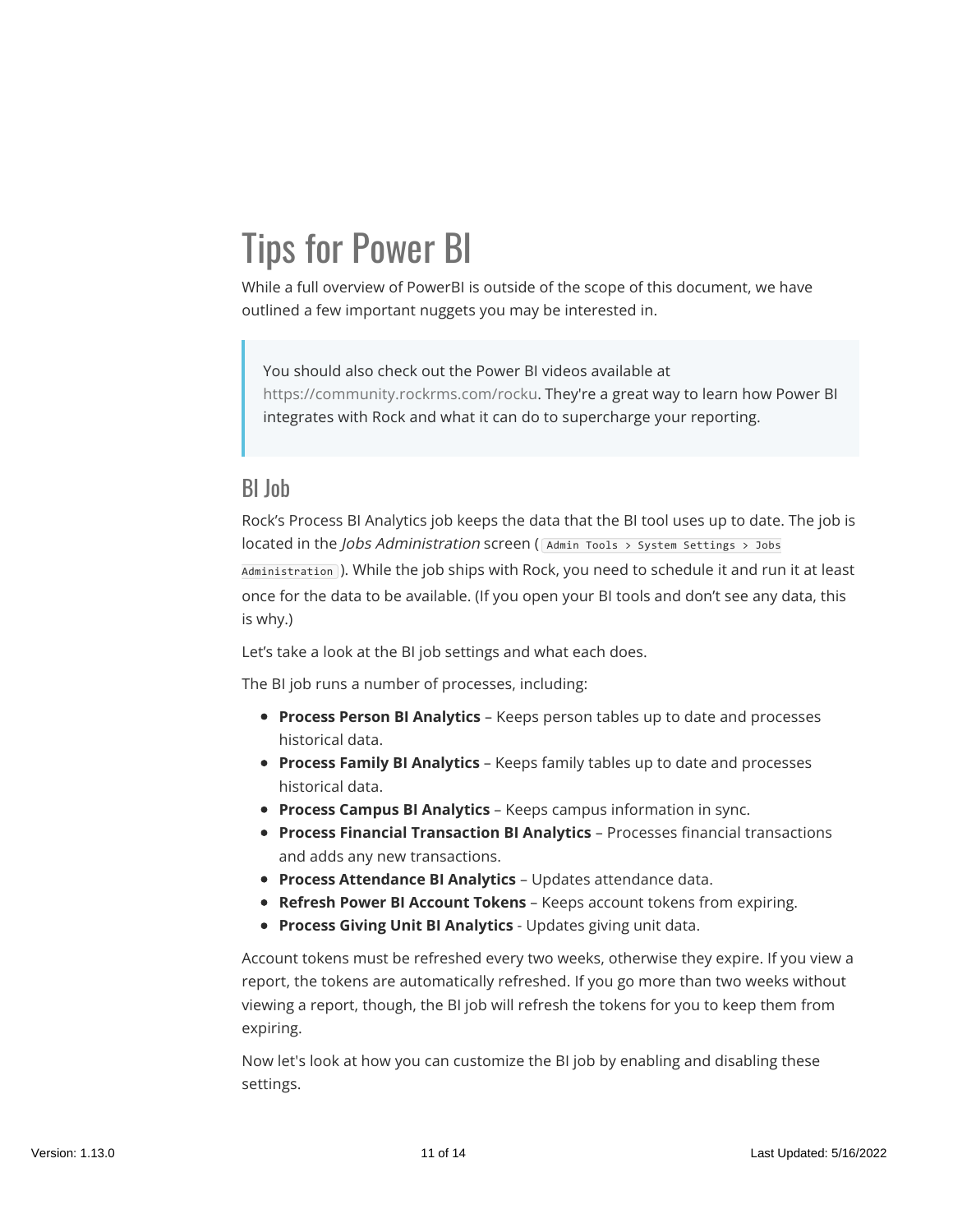### Enabling and Disabling BI Job Settings

You may wonder why you'd want to disable the BI job settings since they keep your data up to date. There are some valid reasons for disabling certain settings, though, such as if you decide not to use Power BI.

Keep in mind that the BI tables are only updated when the job runs; so the tables aren't 100% up-to-date every minute. You may want to update some data more often than others, running the analytics, say, four times a day as opposed to only once a day. For example, if you want to process person analytics more often than the others, you could disable the Process Person BI Analytics setting and create a separate Process BI Analytics job that runs the person analytics more often, separately from other analytics.

So, you can create multiple versions of the job to run different schedules. This gives you a lot of flexibility when it comes to processing data in a way that's most useful to your organization.

#### On-Premises Data Gateway

As you use PowerBI in the cloud you'll want to ensure that your data is always up to date. While you can do that manually using the PowerBI Desktop application, you can automate the process using the PowerBI On-Premises gateway. This is a free tool that will keep your data in Rock in sync with the PowerBI cloud. Below are steps for getting this tool configured. If you prefer a video tutorial, this YouTube video from Microsoft covers the steps in detail: [https://www.youtube.com/watch?v=GwuRQhm241c.](https://www.youtube.com/watch?v=GwuRQhm241c)

- 1. Download the 'On-premises data gateway installer' to your Rock server from your PowerBI account (located under the Download link).
- 2. Run the installer and select the 'On-premise data gateway'.
- 3. After the install, you'll be asked to enter an email address that is assigned to your account. This will allow you to link the gateway to your account.
- 4. Once your gateway is linked you're ready to define a source to your Rock SQL Server. To do this follow these steps:
	- a. Select the Settings option on the PowerBI web portal (the gear icon), then select 'Manage Gateways'. You should see the gateway you just named and registered listed.
	- b. Place your cursor over the gateway. This should display an ellipsis. Click the ellipsis and select 'Add a datasource'.
	- c. Give your new datasource a name and enter the configuration info needed for a SQL Server Data Source Type. (Tip: you might consider using the same database user name and password that is defined in your website's connection string).
- 5. Finally, create a new PowerBI project using the desktop application. Connect to the same SQL Server and select the Rock BI models. (Hint, they're the tables and views that start with the word "Analytics").

### Considerations for Embedded Reports

Rock includes the awesome ability to embed Power BI reports right onto a page, which provides a great user experience without end users having to learn or use a special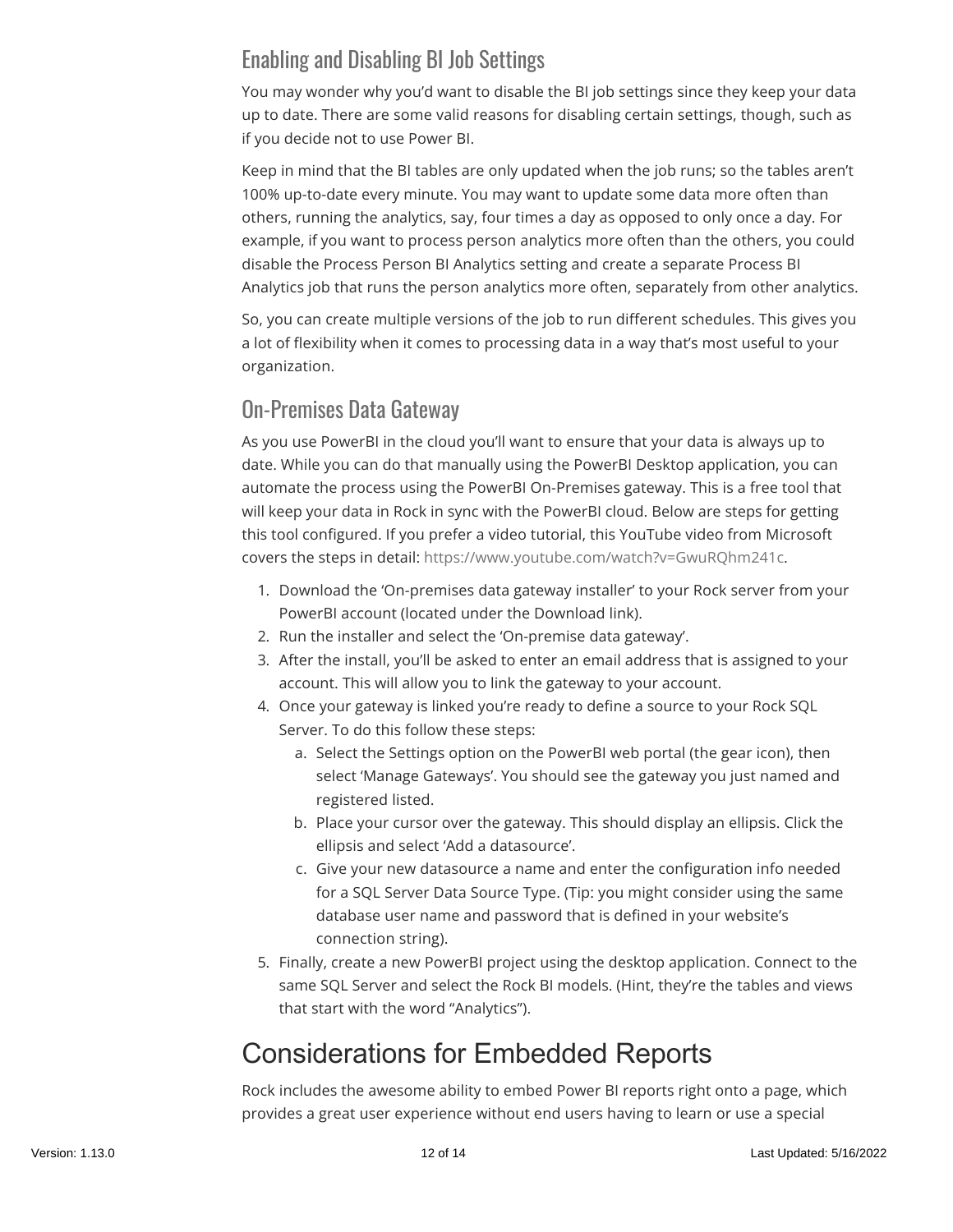reporting client. However, this power comes at a cost. We have compiled the various options for utilizing Power BI reports in Rock and what Microsoft charges for these features below.

| Product                                 | Price                                                                                 | <b>Notes</b>                                                                                                                                                                                                                                                                                                                                                                                                                                                                                                                                                                                                                                                                                                                                                             |
|-----------------------------------------|---------------------------------------------------------------------------------------|--------------------------------------------------------------------------------------------------------------------------------------------------------------------------------------------------------------------------------------------------------------------------------------------------------------------------------------------------------------------------------------------------------------------------------------------------------------------------------------------------------------------------------------------------------------------------------------------------------------------------------------------------------------------------------------------------------------------------------------------------------------------------|
| Power BI<br>Desktop<br>(Windows<br>app) | Free                                                                                  | This application can be pointed at your Rock<br>database to run BI reports at zero cost. Reports are<br>not shareable and exist only in the local instance of<br>the Power BI desktop app. Any number of users in<br>your organization can run this app for free, but each<br>would need their own local report templates to run<br>(meaning, sharing of reports is difficult.)                                                                                                                                                                                                                                                                                                                                                                                          |
| Power BI<br>Professional                | \$3/user/month<br>(non-profit)                                                        | This is an Office365 subscription that is necessary to<br>publish any Power BI report from the Desktop app to<br>the cloud, which is necessary for sharing any report.<br>You will need at least ONE license of Power BI Pro in<br>order to publish to the cloud, and any additional<br>users that want to see those shared reports would<br>also need a license (unless you embed the report per<br>below). You purchase these subscriptions within<br>your Office 365 Admin portal.                                                                                                                                                                                                                                                                                    |
| Power BI<br>Embedded                    | \$1.0081/hour<br>(\$3500/yr non-<br>profit Azure<br>credit can be<br>applied to this) | This is where you might get sticker shock. While<br>embedding a BI report into Rock is pretty amazing<br>(and easy), this feature does not come without cost.<br>While Microsoft lets you get an "embed token" for<br>free, these are ONLY intended to be used for<br>dev/testing purposes. For "production" use, you're<br>supposed to purchase a Power BI Embedded Node<br>via Azure. This concept is explained in the Power BI<br>FAQ and the pricing for these nodes can be found<br>here.                                                                                                                                                                                                                                                                           |
|                                         |                                                                                       | As you can see, the cheapest option is A1, which<br>costs just over \$1/hr, which comes to a whopping<br>\$735/mo if you let the node run 24x7. This puts<br>embedded Power BI reports well out of reach for<br>most churches. The node can be paused any time<br>you don't need to use it, and thankfully you only get<br>charged for the actual time you have the node<br>running, but this obviously makes consuming the<br>embedded reports in Rock much less useful, because<br>you'd need to manually start/stop the node every<br>time you wanted to see a report. Unless a way can be<br>found to automate the pausing/starting of the node<br>whenever a report is requested via Rock, this is the<br>current reality for embedded Power BI reports in<br>Rock. |
| Power BI<br>Premium                     | \$1998.00/mo<br>(non-profit)                                                          | This option is so far out of reach that we're only<br>mentioning it for the sake of completeness. Power BI<br>premium also allows embedding reports (and gets                                                                                                                                                                                                                                                                                                                                                                                                                                                                                                                                                                                                            |